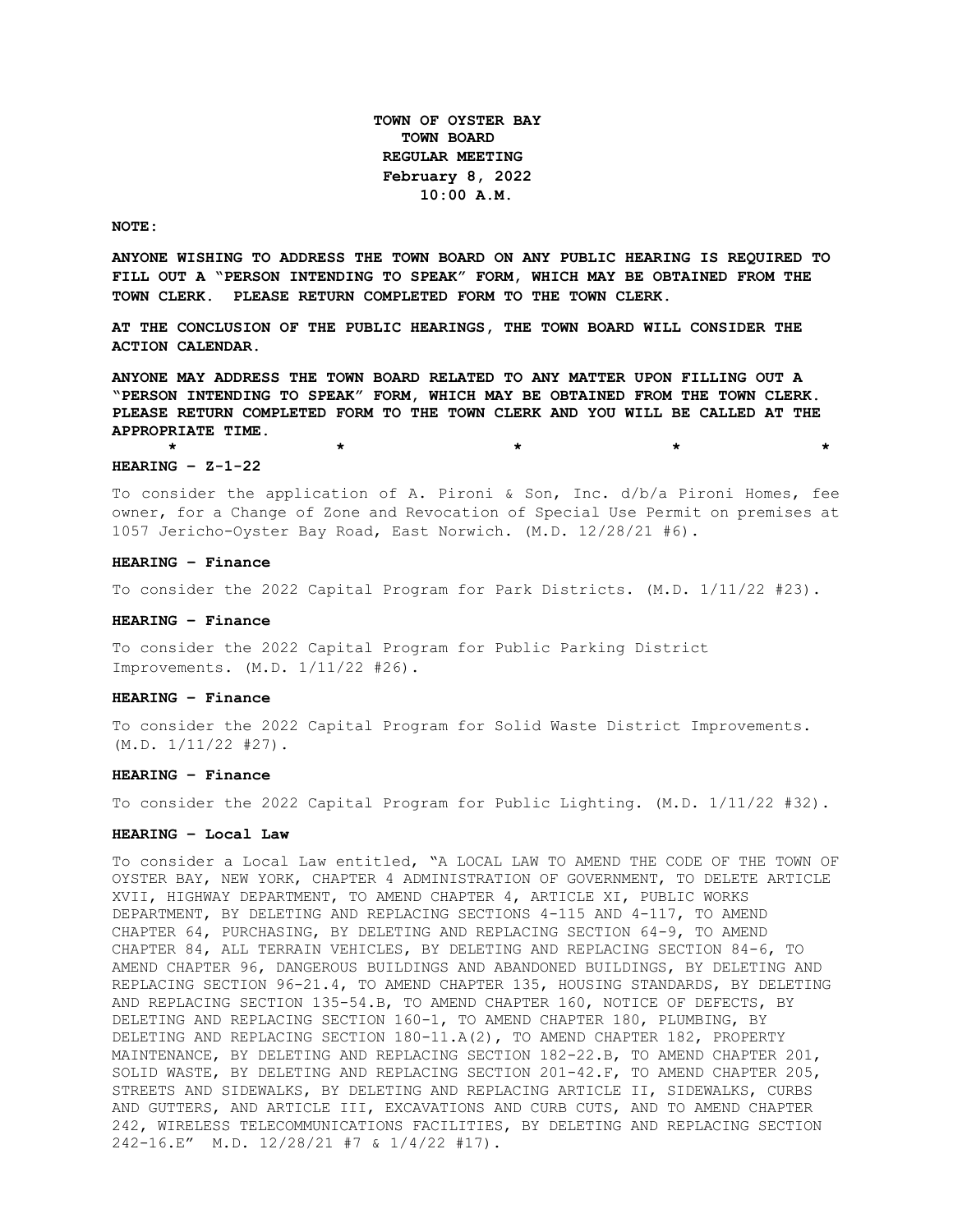### **HEARING – Local Law**

To consider a Local Law entitled, "A LOCAL LAW TO AMEND THE CODE OF THE TOWN OF OYSTER BAY, NEW YORK, CHAPTER 4 ADMINISTRATION OF GOVERNMENT, TO ADD ARTICLE XVII, SANITATION DEPARTMENT, TO AMEND CHAPTER 4, ARTICLE XI, PUBLIC WORKS DEPARTMENT, BY DELETING AND REPLACING SECTIONS 4-115 AND 4-117, TO AMEND CHAPTER 4, ARTICLE XIV, DEPARTMENT OF ENVIRONMENTAL RESOURCES, BY DELETING AND REPLACING SECTIONS 4-148 AND 4-150, TO AMEND CHAPTER 135 HOUSING STANDARDS BY DELETING AND REPLACING SECTION 135-54.B TO AMEND CHAPTER 182, PROPERTY MAINTENANCE, BY DELETING AND REPLACING SECTION 182-22.B, TO AMEND CHAPTER 201, SOLID WASTE, PART 1, SOLID WASTE REGULATIONS, ARTICLE I, GENERAL PROVISIONS, BY DELETING AND REPLACING SUBSECTIONS 201-1.9,201-1.12.B, 201-1.22, 201-1.25 AND 201-1.31. ARTICLE II COLLECTION AND CONTAINER PROVISIONS, BY DELETING AND REPLACING SUBSECTION 201-2.A(1), 201-3.A(1), 201-4.A(1), 201-11 AND 201-15, ARTICLE III, PRIVATE COLLECTION; PERMITS; VEHICLES, BY DELETING AND REPLACING SEUBSECTIONS 201-18, 201-19, 201-24.B, 201-26, 201-27, 201-28, 201-29, ARTICLE IV, PUBLIC DISPOSAL FACILITES, BY DELETING AND REPLACING SUBSECTIONS 201-38, 201-42.B, 201-42.F, 201-43.N, 201-47, 201-47.1, 201-48, 201-49, ARTICLE VI, RECYCLING, BY DELETING AND REPLACING SUBSECTION 201-70, 201-71, 201-72, PART 2, SOLID WASTE MANAGEMENT, ARTICLE VIII, GENERAL PROVISIONS, BY DELETING AND REPLACING SUBSECTION 201-78.1, AND DELETING SUBSECTION 201-78.2, ARTICLE IX, DISPOSAL REGULATIONS, BY DELETING AND REPLACING SUBSECTION 201-79, ARTICLE X, ENFORCEMENT, BY DELETING AND REPLACING SUBSECTION 201-80, AND TO AMEND CHAPTER 241, WATERWAYS, BY DELETING AND REPLACING SUBSECTION 241-31A" M.D. 12/28/21  $#8 \& 1/4/22 \#16$ .

## **HEARING – Local Law**

TO consider a Local Law entitled, "A LOCAL LAW TO AMEND THE CODE OF THE TOWN OF OYSTER BAY, NEW YORK, CHAPTER 4 ADMINISTRATION OF GOVERNMENT, TO DELETE ARTICLE XVI, ECONOMIC DEVELOPMENT DEPARTMENT, AND TO AMEND CHAPTER 4 ARTICLE V, PLANNING AND DEVELOPMENT DEPARTMENT, BY DELETING AND REPLACING SECTIONS 4- 53 and 4-55. (M.D. 12/28/21 #9 & 1/3/22 #14).

### **HEARING – Local Law**

To consider a Local Law entitled, "A LOCAL LAW TO AMEND THE CODE OF THE TOWN OF OYSTER BAY, NEW YORK, CHAPTER 4 ADMINISTRATION OF GOVERNMENT, TO ADD ARTICLE XVI, INFORMATION TECHNOLOGY DEPARTMENT, AND TO AMEND CHAPTER 4, ARTICLE VI, OFFICE OF THE COMPTROLLER, BY DELETING AND REPLACING SECTIONS 4-65 AND 4-67" (M.D. 12/28/21 #10 & 1/4/22 #18).

### **HEARING – Local Law**

TO consider a Local Law entitled, "A LOCAL LAW TO AMEND THE CODE OF THE TOWN OF OYSTER BAY, NEW YORK, CHAPTER 4 ADMINISTRATION OF GOVERNMENT, ARTICLE XIV, DEPARTMENT OF ENVIRONMENTAL RESOURCES BY DELETING AND REPLACING SECTIONS 4- 148 AND 4-150, TO AMEND CHAPTER 156, NOISE, BY DELETING AND REPLACING SECTION 156-3, DUTIES AND RESPONSIBILITIES OF TOWN DEPARTMENTS AND TO AMEND CHAPTER 241, WATERWAYS, BY DELETING AND REPLACING SUBSECTION 241-9. (M.D. 1/4/22 #15).

#### **\* \* \* \* \* PERSONNEL RESOLUTION NO. P-3-22**

Resolution pertaining to personnel of various departments within the Town of Oyster Bay.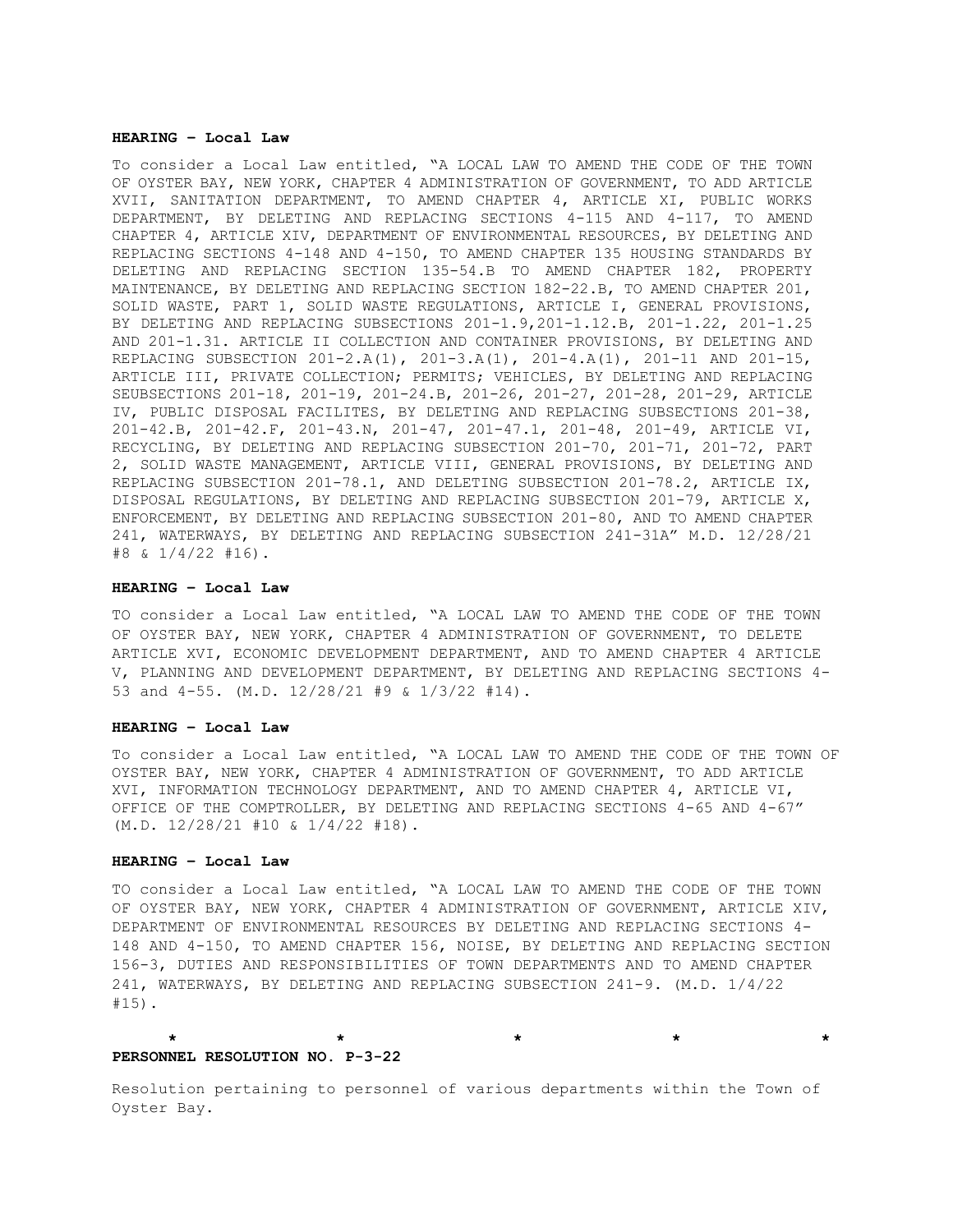### **TRANSFER OF FUNDS RESOLUTION NO. TF-2-22**

Resolution pertaining to transfer of funds within various departments' accounts for the Year 2022.

\* \* \* \* \* \* \* \* \* \* \*

#### **RESOLUTION NO. 45 - 2022**

Resolution authorizing an agreement to retain an art instructor for the Senior Citizens Services Program, for the period January 1, 2022 through December 31, 2022, and for the Supervisor, or his designee, or the Commissioner of Community and Youth Services, to execute said agreement. Account No. CYS A 7020 47660 000 0000. (M.D. 1/18/22 #4).

### **RESOLUTION NO. 46 - 2022**

Resolution authorizing an agreement to retain a yoga instructor for the Senior Citizens Services Program, for the period January 1, 2022 through December 31, 2022, and for the Supervisor, or his designee, or the Commissioner of Community and Youth Services, to execute said Agreement. Account No. CYS A 7020 47660 000 0000. (M.D. 1/18/22 #5).

# **RESOLUTION NO. 47 - 2022**

Resolution authorizing an a agreement to retain instructors for the Spring 2022 Workshop Enrichment Program, and for the Supervisor, or his designee, or the Commissioner of Community and Youth Services, to execute said Agreement. Account No. CYS A 0001 02001 511 0000. (M.D. 1/18/22 #6).

#### **RESOLUTION NO. 48 - 2022**

Resolution authorizing two Town of Oyster Bay Car Show Long Island events to be held at TOBAY Beach on April 30, 2022, and October 2, 2022. Account Nos. TWN A 0001 02770 590 0000, TWN TA 0000 00085 438 0000. (M.D. 1/18/22 #7).

#### **RESOLUTION NO. 49 - 2022**

Resolution authorizing implementation of a "Hometown Heroes Program" in recognition and appreciation of all Town of Oyster Bay veterans and active duty personnel who have served in the United States Armed Forces or National Guard, and for the addition of sponsors for the program. Account No. TWN 0000 00085 436 0000. (M.D. 1/18/22 #8).

# **RESOLUTION NO. 50 - 2022**

Resolution authorizing the Town of Oyster Bay Special Olympics "Polar Plunge" in cooperation with Special Olympics on March 19, 2022 at Tobay Beach. Acccount No. PKS A 7110 47670 000 0000. (M.D. 1/18/22 #9).

## **RESOLUTION NO. 51 – 2022**

Resolution authorizing the Supervisor to execute a new Elected Officials Agreement under the Workforce Innovation and Opportunity Act (WIOA) to reflect the change of administration in the Town of North Hempstead and the City of Glen Cove. (M.D. 1/18/22 #12).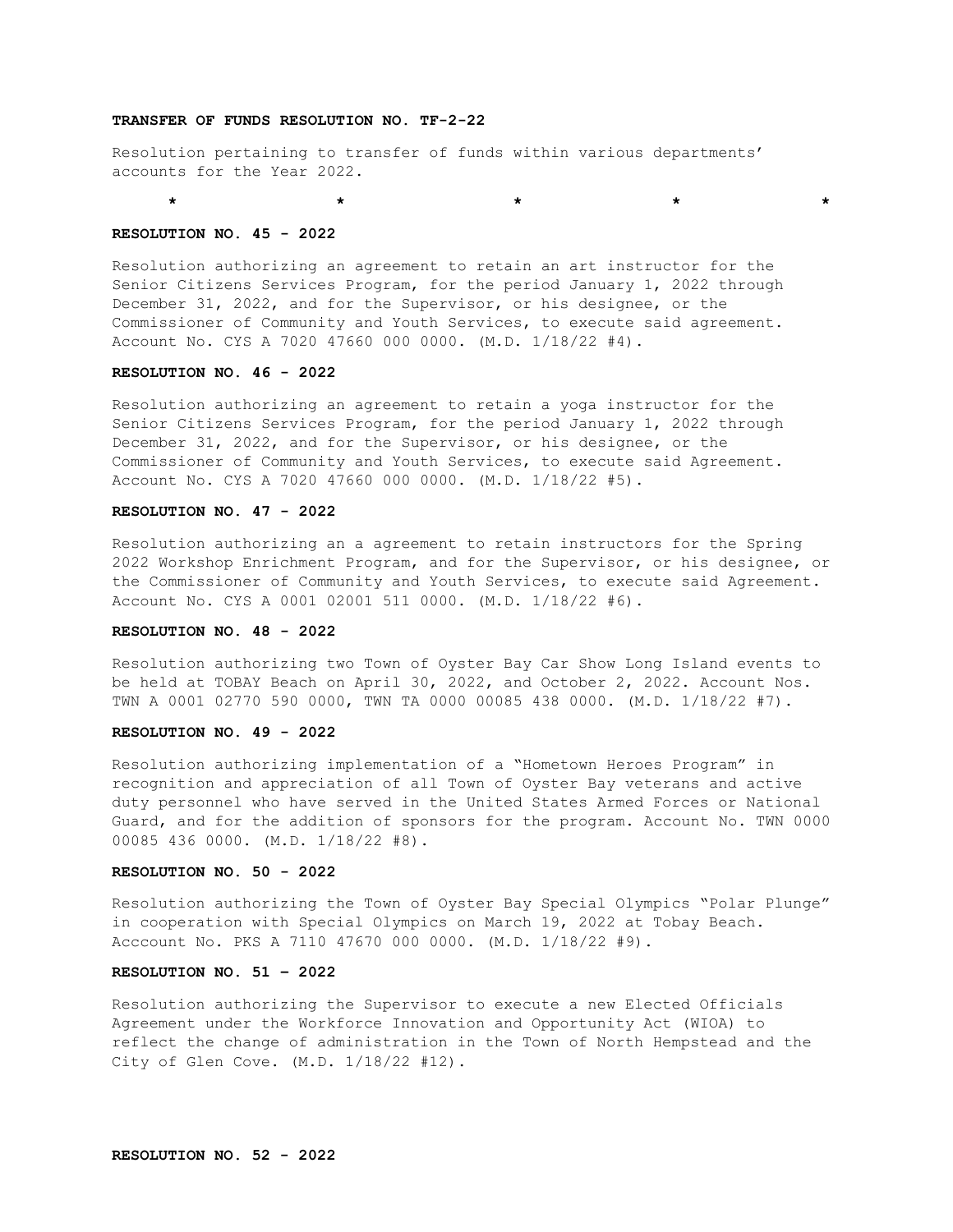Resolution authorizing the property cleanup assessment of 874 Main Street, Farmingdale, performed on October 13, 2021, be referred to the County of Nassau for placement on the Nassau County Tax Assessment Rolls. (M.D. 1/18/22 #25).

#### **RESOLUTION NO. 53 - 2022**

Resolution authorizing the property cleanup assessment of 135 Frost Pond Road, Glen Head, performed on September 16, 2021, be referred to the County of Nassau for placement on the Nassau County Tax Assessment Rolls. (M.D. 1/18/22 #26).

#### **RESOLUTION NO. 54 - 2022**

Resolution authorizing the property cleanup assessment of 12 Spruce Avenue, Bethpage, performed on September 17, 2021, be referred to the County of Nassau for placement on the Nassau County Tax Assessment Rolls. (M.D. 1/18/22 #27).

#### **RESOLUTION NO. 55 - 2022**

Resolution authorizing the property cleanup assessment of 94 East Street, Hicksville, performed on September 14, 2021, be referred to the County of Nassau for placement on the Nassau County Tax Assessment Rolls. (M.D. 1/18/22 #28).

# **RESOLUTION NO. 56 - 2022**

Resolution authorizing the property cleanup assessment of 18 Cheryl Road, Massapequa, performed on September 14, 2021, be referred to the County of Nassau for placement on the Nassau County Tax Assessment Rolls. (M.D. 1/18/22 #29).

# **RESOLUTION NO. 57 - 2022**

Resolution authorizing the property cleanup assessment of 15 Reading Lane, Bethpage, performed on September 14, 2021, be referred to the County of Nassau for placement on the Nassau County Tax Assessment Rolls. (M.D. 1/18/22 #30).

#### **RESOLUTION NO. 58 - 2022**

Resolution authorizing the property cleanup assessment of Old Country Road, Hicksville, Section 45, Block 55, Lot 254, performed on September 13, 2021, be referred to the County of Nassau for placement on the Nassau County Tax Assessment Rolls. (M.D. 1/18/22 #31).

### **RESOLUTION NO. 59 - 2022**

Resolution authorizing the property cleanup assessment of 18 Melissa Lane, Old Bethpage, performed on September 14, 2021, be referred to the County of Nassau for placement on the Nassau County Tax Assessment Rolls. (M.D. 1/18/22 #32).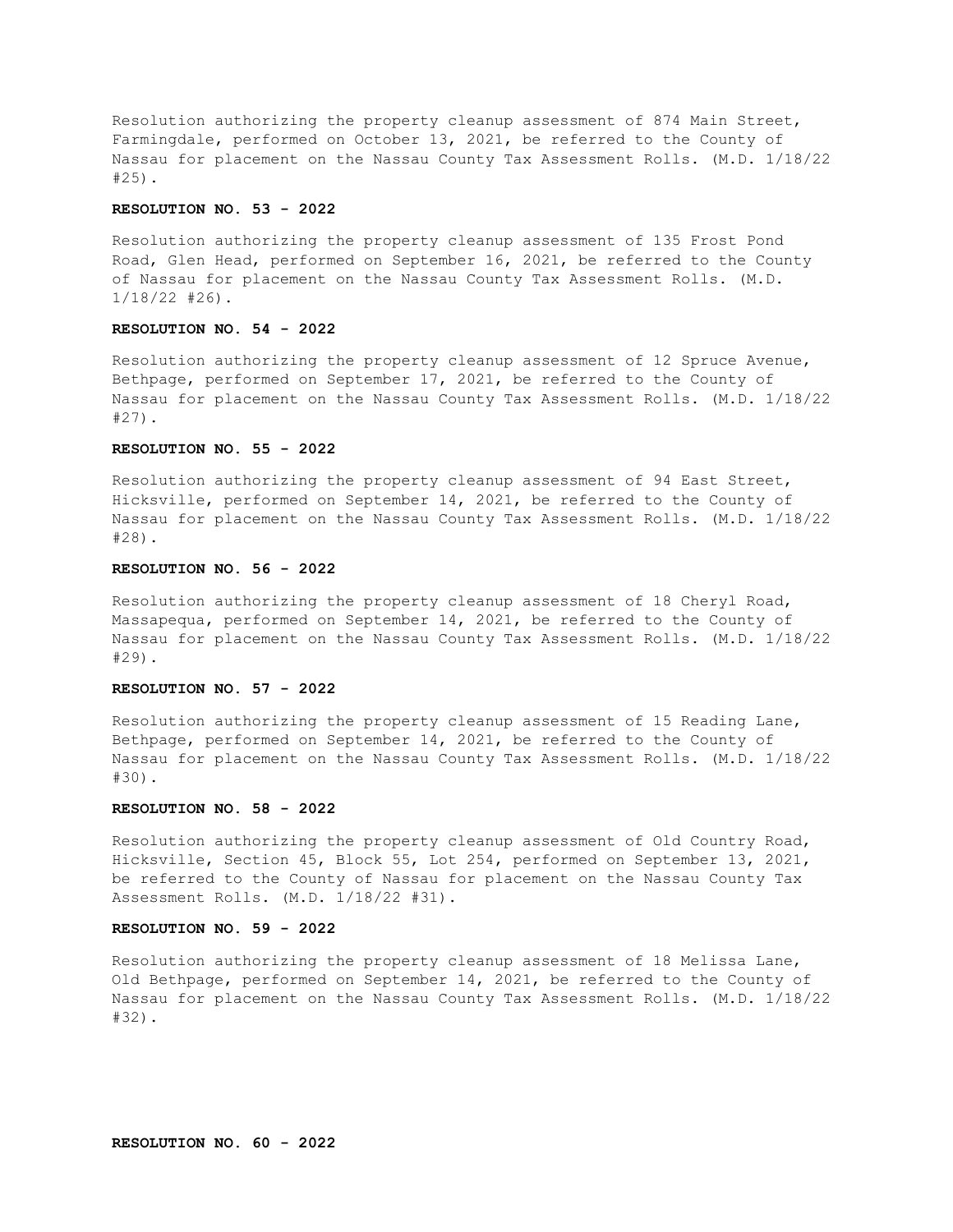Resolution authorizing the property cleanup assessment of 901 South Main Street, Farmingdale, performed on July 14, 2021, be referred to the County of Nassau for placement on the Nassau County Tax Assessment Rolls. (M.D. 1/18/22 #33).

#### **RESOLUTION NO. 61 - 2022**

Resolution authorizing the property cleanup assessment of 28 High Street, Farmingdale, performed on July 12, 2021, be referred to the County of Nassau for placement on the Nassau County Tax Assessment Rolls. (M.D. 1/18/22 #34).

### **RESOLUTION NO. 62 - 2022**

Resolution authorizing the property cleanup assessment of 24 West John Street, Hicksville, performed on August 17, 2021, be referred to the County of Nassau for placement on the Nassau County Tax Assessment Rolls. (M.D. 1/18/22 #35).

### **RESOLUTION NO. 63 - 2022**

Resolution authorizing the property cleanup assessment of 9 North Pershing Avenue, Bethpage, performed on August 17, 2021, be referred to the County of Nassau for placement on the Nassau County Tax Assessment Rolls. (M.D. 1/18/22 #36).

### **RESOLUTION NO. 64 - 2022**

Resolution authorizing the property cleanup assessment of 32 Juneau Boulevard, Woodbury, performed on July 19, 2021, be referred to the County of Nassau for placement on the Nassau County Tax Assessment Rolls. (M.D. 1/18/22 #37).

### **RESOLUTION NO. 65 - 2022**

Resolution authorizing the property cleanup assessment of Old Country Road, SW Corner East Avenue, Hicksville, performed on July 19, 2021, be referred to the County of Nassau for placement on the Nassau County Tax Assessment Rolls. (M.D. 1/18/22 #38).

#### **RESOLUTION NO. 66 - 2022**

Resolution authorizing the property cleanup assessment of 346 Woodbury Road, Hicksville, performed on May 20, 2021, be referred to the County of Nassau for placement on the Nassau County Tax Assessment Rolls. (M.D. 1/18/22 #39).

### **RESOLUTION NO. 67 - 2022**

Resolution authorizing the property cleanup assessment of 4 Elizabeth Drive, Bethpage, performed on August 3, 2021, be referred to the County of Nassau for placement on the Nassau County Tax Assessment Rolls. (M.D. 1/18/22 #40).

# **RESOLUTION NO. 68 - 2022**

Recommending the property cleanup assessment of 346 Woodbury Road, Hicksville, performed on August 11, 2021, be referred to the County of Nassau for placement on the Nassau County Tax Assessment Rolls. (M.D. 1/18/22 #41).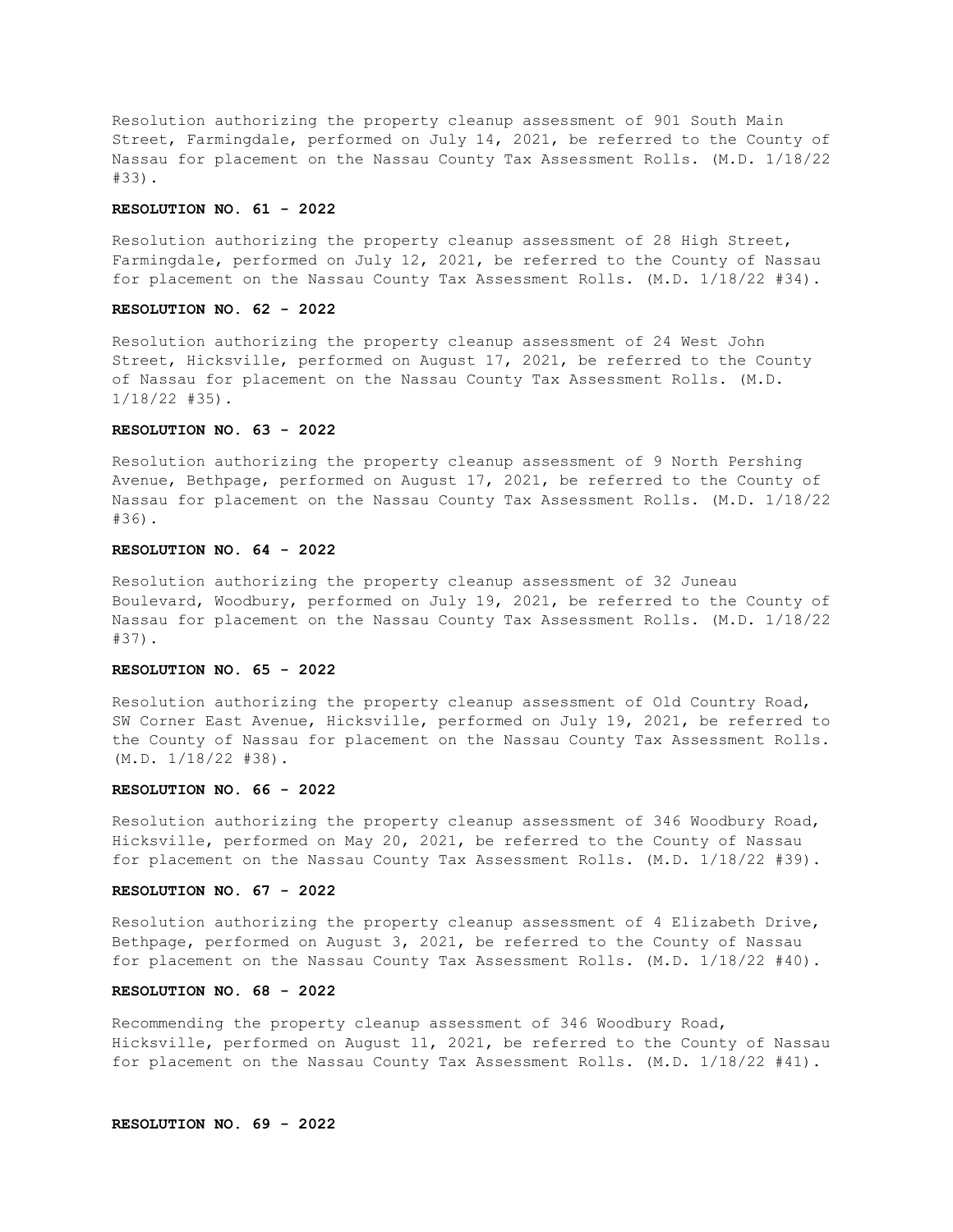Recommending the property cleanup assessment of 18 Melissa Lane, Old Bethpage, performed on May 20, 2021, be referred to the County of Nassau for placement on the Nassau County Tax Assessment Rolls. (M.D. 1/18/22 #42).

### **RESOLUTION NO. 70 - 2022**

Recommending the property cleanup assessment of Melrose Avenue, Massapequa, Section 53, Block C, Lot 277, performed on July 19, 2021, be referred to the County of Nassau for placement on the Nassau County Tax Assessment Rolls. (M.D. 1/18/22 #43).

# **RESOLUTION NO. 71 - 2022**

Resolution amending Resolution No. 389-2021 for an increase to cover additional 2021 expenses and for 2022 services. Account No. DIG A 1345 44800 000 0000. (M.D. 1/18/22 #45).

# **RESOLUTION NO. 72 - 2022**

Resolution authorizing ratification of the emergency procurement of a vendor under Resolution No. 389-2021 in connection with computer services to the Town. Account No. DIG A 1345 44800 000 0000. (MEGA) (M.D. 1/18/22 #46).

### **RESOLUTION NO. 73 - 2022**

Resolution authorizing ratification of the emergency procurement of a vendor under Resolution No. 389-2021 in connection with computer services to the Town. Account No. DIG A 1345 44800 000 0000. (WH) (M.D. 1/18/22 #47).

### **RESOLUTION NO. 74 - 2022**

Resolution authorizing acceptance of a donation of a memorial plaque from J. Babinski to be placed under an existing tree in the Honorable Joseph Colby Town of Oyster Bay Golf Course in memory of John T. Babinski. (M.D. 1/25/22 #5).

#### **RESOLUTION NO. 75 - 2022**

Resolution authorizing the Town of Oyster Bay Armed Forces Appreciation Day to be held May 20, 2022, to employ musicians and to use DJ and/or audio services for the event. Account No. PKS A 7110 47670 000 0000. (M.D. 1/25/22 #6).

# **RESOLUTION NO. 76 - 2022**

Resolution authorizing issuance of a facility use permit for the use of TOBAY Beach Parking field for the "2022 BMW Ultimate Driving Experience" on March 30, 2022 through April 3, 2022. Account No. TWN A 0001 02770 590 0000. (M.D.  $1/25/22$  #8).

## **RESOLUTION NO. 77 - 2022**

Resolution authorizing a first one-year extension of contract for General Planning Services in the Town of Oyster Bay for the period January 1, 2022 through December 31, 2022. (M.D. 1/25/22 #18).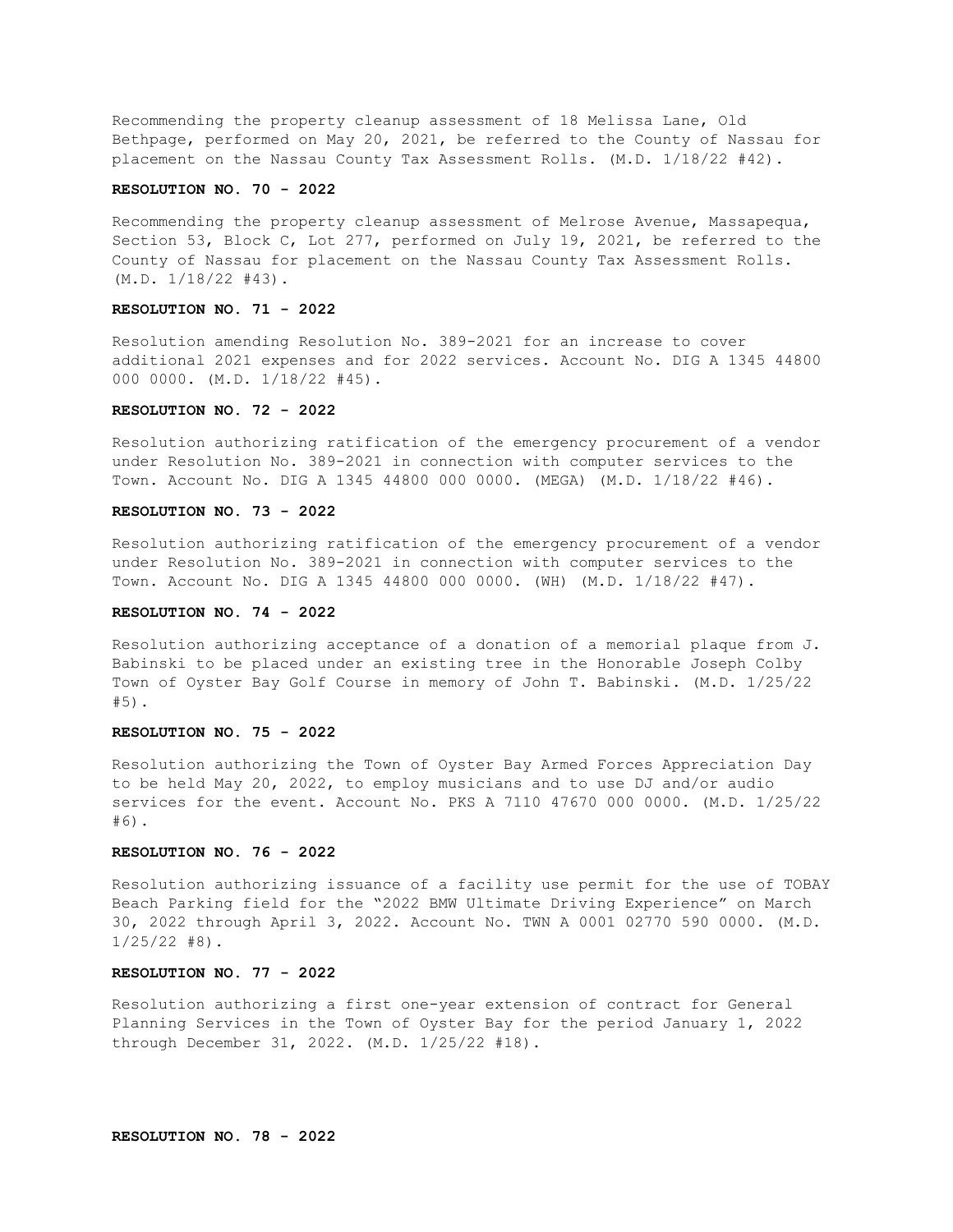Resolution amending Resolution No. 325-2021 for an increase for additional Planning Services for 2021 which were required in order to complete the draft code modifications. Account No. PAD B 8020 44800 000 0000. (M.D. 1/25/22 #19).

#### **RESOLUTION NO. 79 - 2022**

Resolution directing the Town Clerk to advertise a Notice of Hearing to consider the application of the Jericho Water District for Bond Financing. Hearing date: March 1, 2022. (M.D. 1/25/22 #20).

# **RESOLUTION NO. 80 - 2022**

Resolution directing the Town Clerk to advertise a Notice of Hearing on the application of Manetto Hills Associates 116, LLC, fee owner for a Special Use Permit at premises located at 50 Manetto Hill Road, Plainview, New York. Hearing date: March 1, 2022. (M.D. 1/25/22 #21).

### **RESOLUTION NO. 81 - 2022**

Resolution directing the Town Clerk to advertise a Notice of Hearing on the application of Taliran, Inc., fee owner, Ritz Barklton 2 LLC, d/b/a K9 Resorts, lessee for a Special Use Permit and Revocation of Declaration of Restrictive Covenants at premises located at 120 Eileen Way, Syosset, New York. Hearing date: March 15, 2022. (M.D. 1/25/22 #22).

## **RESOLUTION NO. 82 - 2022**

Resolution authorizing an agreement for Payroll and HR Management processing services for the period February 8, 2022 through and including February 8, 2027, with the option of two (2) five-year extensions. Account No. CMP A 1680 46410 000 0000. (M.D. 1/25/22 #24).

### **RESOLUTION NO. 83 - 2022**

Resolution authorizing acceptance of the Design and Request to Enter Bid & Construction Phases of Contract No. H20-210, Highway Improvements to the Crescent Drive Area, Old Bethpage. (M.D. 1/25/22 #25).

#### **RESOLUTION NO. 84 - 2022**

Resolution pertaining to Contract No. PWC31-20, On-Call Technical Assistance Relative to Operation and Development of the Old Bethpage Solid Waste Disposal Complex. Account No. DER H 8797 20000 000 1906 015. (M.D. 1/25/22 #26).

# **RESOLUTION NO. 85 - 2022**

Resolution authorizing payment of emergency veterinary specialty surgery services. Account No. DER A 3510 44900 000 0000. (M.D. 1/25/22 #30).

# **RESOLUTION NO. 86 - 2022**

Resolution authorizing additional funds for after-hours emergency veterinary treatment. Account No. DER A 3510 44900 000 0000. (M.D. 1/25/22 #31).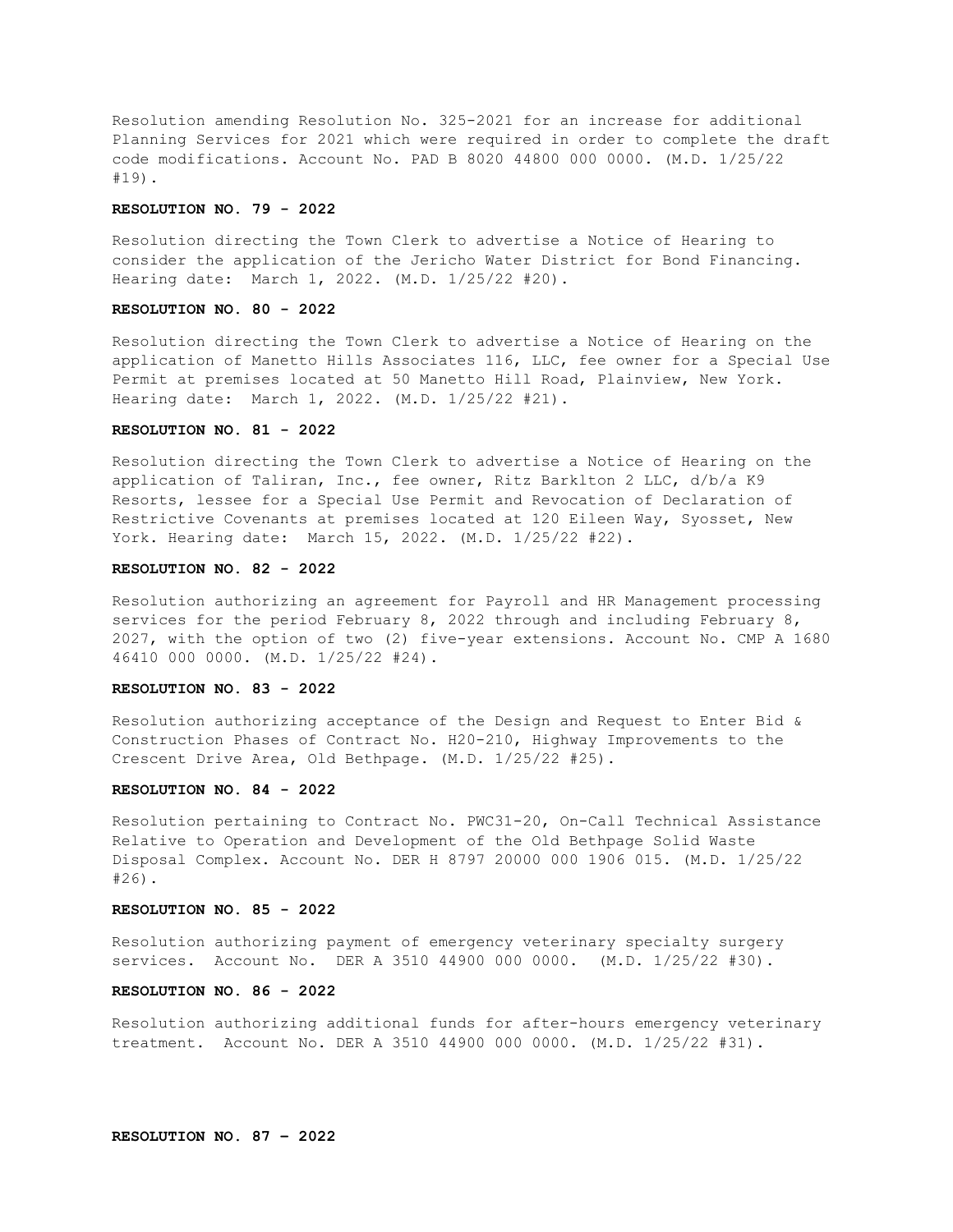Resolution authorizing settlement of a negligence claim; Laurie Sobel, as Administratrix of the Estate of Jonathan Sobel, et al. v. Town of Oyster Bay, Nassau County Index No. 606166/2015, Matter No. 2014-4559. Account No. TWN AMS 1910 43010 602 0000 000. (M.D. 1/25/22 #32).

#### **RESOLUTION NO. 88 - 2022**

Resolution pertaining to Contract No. PWC17-20, on-call engineering services relative to laboratory analysis in connection with additional laboratory analytical services. Account no. DER SR05 8160 44800 000 0000. (M.D. 1/25/22 #28 & 2/1/22 #12).

#### **RESOLUTION NO. 89 - 2022**

Resolution pertaining to Contract No. PWC19-22, on-call technical assistance relative to structural engineering in connection with the Hicksville Parking Facility ramp/trench drain girders and the upper level repairs and waterproofing. Account No. HWY H 5997 2000 000 2104 016. (M.D. 1/25/22 #29 & 2/1/22 #11).

## **RESOLUTION NO. 90 - 2022**

Resolution directing the Town Clerk to advertise a Notice of Hearing pertaining to Hydrant Rental for Oyster Bay Fire Protection District and Oyster Bay Water District for the year 2022. Hearing Date: March 1, 2022. (M.D. 1/25/22 #33).

### **RESOLUTION NO. 91 - 2022**

Resolution directing the Town Clerk to advertise a Notice of Hearing pertaining to Hydrant Rental for Plainview Fire Protection District and Plainview Water District for the year 2022. Hearing Date: March 1, 2022. (M.D. 1/25/22 #34).

#### **RESOLUTION NO. 92 - 2022**

Resolution pertaining to the decision on the application of L&B Land LLC, fee owner, for a Special Use Permit on premises at 521 Stewart Avenue, Bethpage. Hearing held: December 7, 2021. (M.D. 12/7/21 #5).

#### **RESOLUTION NO. 93 - 2022**

Resolution pertaining to the decision on the application of Cedar-Carmans, LLC, fee owner, Treasure Island Swim d/b/a Treasure Island Swim School, lessee, for a Special Use Permit on premises at 900-944 Carmans Road, Massapequa. Hearing held: January 11, 2022. (M.D. 1/11/22 #5).

### **RESOLUTION NO. 94A – 2022**

Resolution/Order pertaining to the decision on the 2022 Capital Program for Park Districts. Hearing held: February 8, 2022. (M.D. 1/11/22 #23).

## **RESOLUTION NO. 94B - 2022**

Resolution authorizing issuance of bonds for the 2022 Capital Program for Park Districts. Hearing held: February 8, 2022. (M.D. 1/11/22 #23).

## **RESOLUTION NO. 95A – 2022**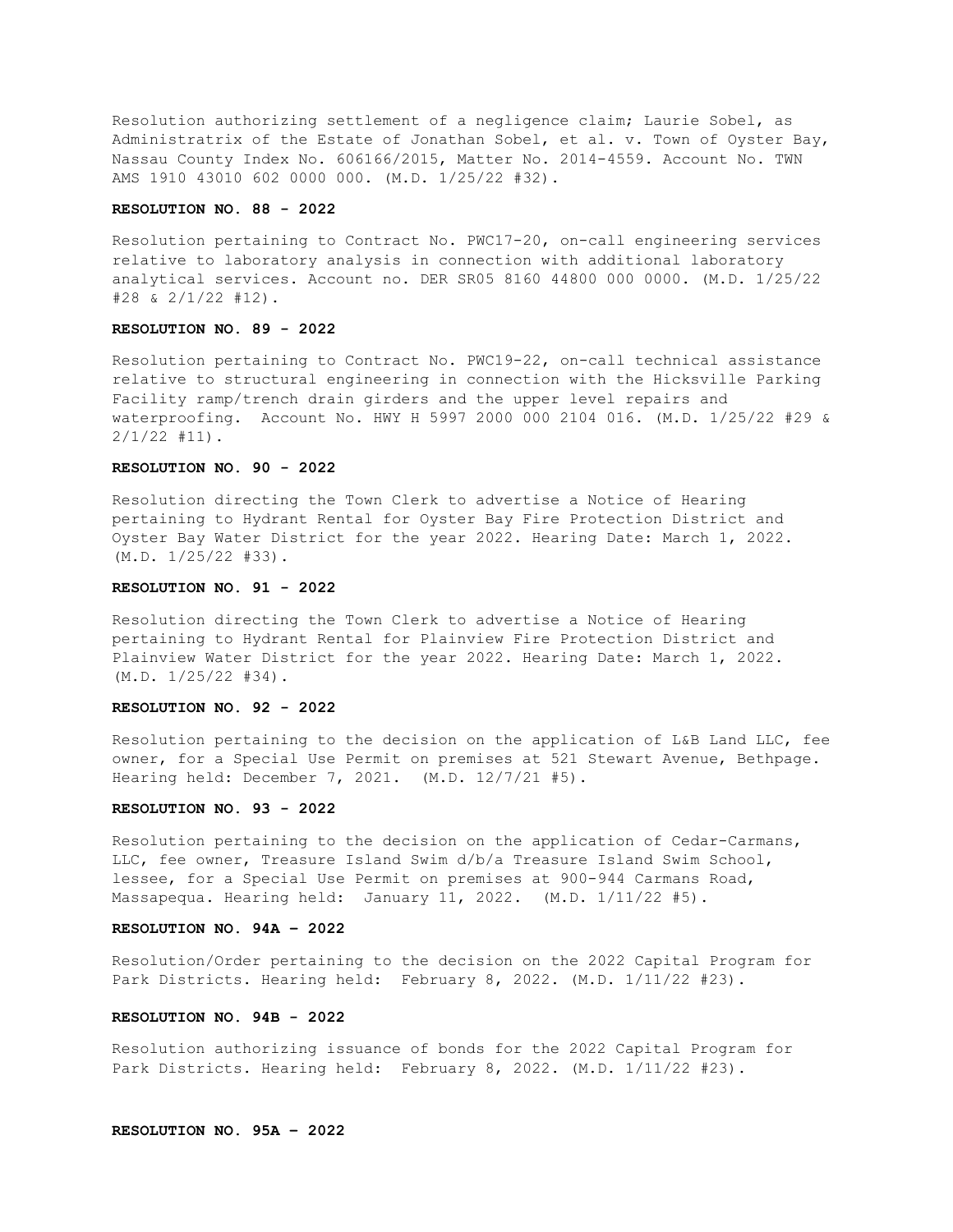Resolution/Order pertaining to the decision on the 2022 Capital Program for Public Parking District Improvements. Hearing held: February 8, 2022. (M.D. 1/11/22 #26).

# **RESOLUTION NO. 95B - 2022**

Resolution authorizing the issuance of bonds for the 2022 Capital Program for Public Parking District Improvements. Hearing held: February 8, 2022. (M.D. 1/11/22 #26).

## **RESOLUTION NO. 96A – 2022**

Resolution/Order pertaining to the decision on the 2022 Capital Program for Solid Waste District Improvements. Hearing held: February 8, 2022. (M.D. 1/11/22 #27).

## **RESOLUTION NO. 96B - 2022**

Resolution authorizing the issuance of bonds for the 2022 Capital Program for Solid Waste District Improvements. Hearing held: February 8, 2022. (M.D. 1/11/22 #27).

### **RESOLUTION NO. 97A – 2022**

Resolution/Order pertaining to the decision on the 2022 Capital Program for Public Lighting. Hearing held: February 8, 2022. (M.D. 1/11/22 #32).

# **RESOLUTION NO. 97B - 2022**

Resolution authorizing the issuance of bonds for the 2022 Capital Program for Public Lighting. Hearing held: February 8, 2022. (M.D. 1/11/22 #32).